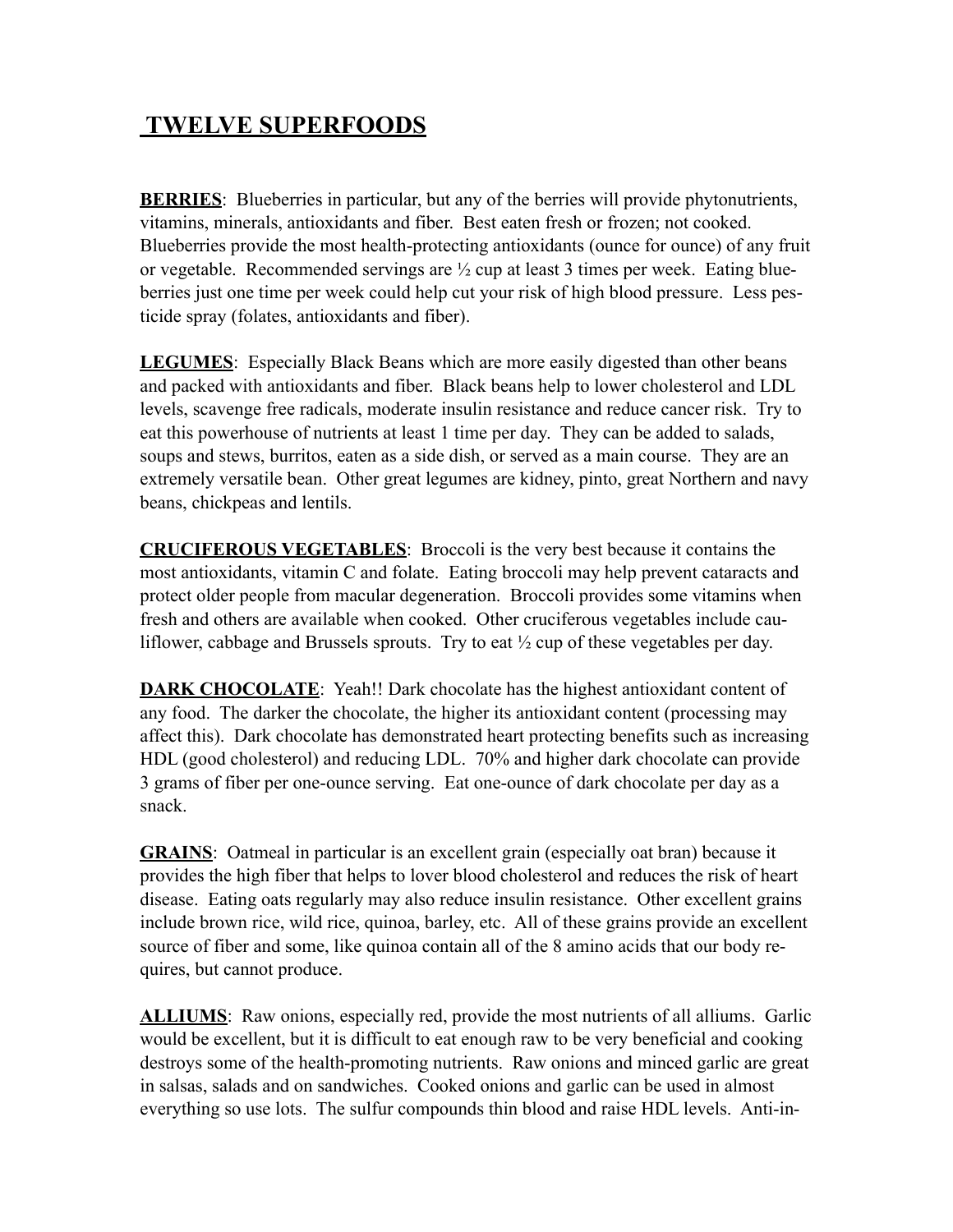flammatory flavonoids can help protect the lungs against cancer and asthma and are not destroyed by cooking. Eat onions and other alliums such as garlic, shallots, green onions and chives every day.

**COLD WATER FISH**: Salmon is the best known and healthiest choice because it contains an abundance of omega-3 essential fatty acids. We can only get these critical nutrients from food. Wild salmon (mostly Pacific) which is dark pink or red in color has the most omega-3 fatty acids. The EFA's lower triglycerides, LDL and blood pressure which help reduce the risk of heart disease and stroke. They also reduce inflammation which can benefit people with arthritis and other autoimmune diseases. The ideal amount of fish for optimal health would be at least two servings per week. Canned or pouched salmon or tuna can be used in place of frozen. Other foods that provide Omega-3 Fatty Acids include: tuna, sardines, mackerel, walnuts and flax.

**SOY FOODS**: Soy comes in so many forms that it can be eaten every day in some form. There are soymilk, soy yogurt, smoothies, cereals, snack bars, soy flour, soy butter, miso, tempeh, tofu and edamame. Roasted soy nuts make a tasty snack and canned soybeans can be added to soups and salads. One serving of soy per day can help to reduce blood pressure, protect and maintain bone strength and may help to stabilize blood sugar and reduce insulin resistance.

**DARK GREEN LEAFY VEGETABLES:** Spinach and kale top the list for health with their abundance of antioxidants and folate. Eat green with lemon juice or other citrus to help make the iron in these vegetables available to your body. The folate in spinach and kale may help protect against colon, breast and other cancers as well as deep vein thrombosis. Other greens that contain antioxidants and folate include: deep green lettuces, Swiss chard, bok choy and mustard and turnip greens.

**SWEET POTATOES AND YAMS:** These tasty potatoes seem very sweet, but have a lower glycemic index than regular potatoes and rice. They are high in fiber and contain more beta-carotene than carrots or other orange and yellow vegetables. Beta-carotene is associated with boosting the immune system and may play a role in protecting against certain cancers. Substitute these powerhouse foods including carrots, squash, pumpkin and orange bell peppers for potatoes or rice several times a week. A serving a day is best.

**TOMATOES**: these delicious fruit/vegetables contain an abundance of lycopene in addition to a number of other phytochemicals which help to protect the body against cancers and heart attack and help us age in a healthy manner. Eat a serving of cooked tomatoes every day with a polyunsaturated or monosaturated fat to help the body absorb the lycopene. One serving equals I medium raw, 1 cup cherry tomatoes, ½ cup chopped or sauce,  $\frac{1}{4}$  cup puree or 2 tablespoons paste.